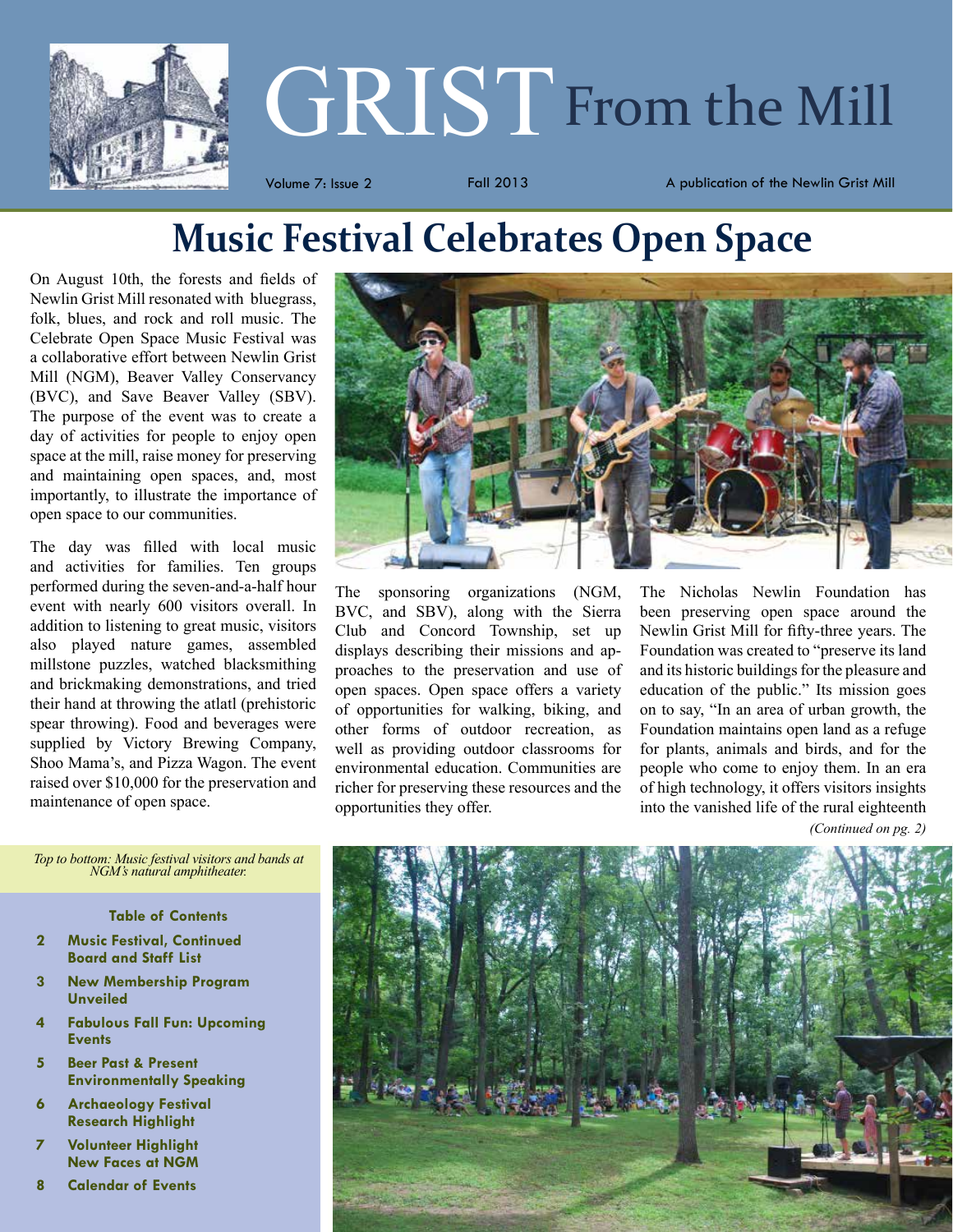# **Music Festival Celebrates Open Space**

#### *(Continued from pg. 1)*

century. This two-fold objective of environmental and historical concerns is combined in a single theme whenever possible." After a half century, E. Mortimer and Elizabeth Newlin's original mission still remains relevant.

During its fifty-three year history, the Foundation has acquired thirty different land parcels to create the 160 acre park. The land contains fourteen different habitat types in fifty-one different zones. They are accessed by the 8.5 miles of trails that cross the property. Early in its history, the organization provided the community recreational facilities for tennis, soccer, baseball, and swimming. As the community grew and other facilities became available, much of this land was returned to natural open space.

Mr. and Mrs. Newlin also began a tradition of tree planting. Nearly seventy specimen trees remain from their original plantings. This tradition continues today with riparian plantings and a forest restoration project.

Most recently, the organization has cooperated with researchers at Longwood Gardens who are trying to propagate disease resistant sequoia trees for local botanical collections. Newlin Grist Mill provided cuttings from some of its few healthy specimens. This spring volunteers also installed an exclusionary zone to study the impact of white tail deer on Newlin Grist Mill's forests.

Despite its long tradition of open space and environmental preservation, the land surrounding the Newlin Grist Mill is constantly under pressure. The threats are not bulldozers and chainsaws, but are found in expansion, pollution, invasive species, and public carelessness and abuse. This is especially true at Newlin Grist Mill. It takes an increasing amount of manpower to protect the property from man-made and environmental threats.

We are grateful to all of our volunteers who help to maintain our property. Many thanks to the sponsors, vendors, and attendees who made the Celebration of the Open Space Music Festival a success.

*Photo Collage Top row left to right: Grindstone puzzle, musician guitar cases, blacksmith demonstrations. Bottom row: Child practicing the atlatl.*



#### **Nicholas Newlin Foundation Trustees**

**Executive Trustee** Mortimer Newlin Sellers

**Vice-Chair** Timothy B. Barnard

**Treasurer** Henry F. Thompson, Jr.

**Board of Trustees**

Eliza Newlin Carney Lawrence Dunbar Patrick Harshbarger Johannes Jarka-Sellers Lucy Bell Jarka-Sellers Frank J. McKelvey, Jr. Bill Newlin, Jr. William V.P. Newlin Susan Shisler Rapp Frances Stead Sellers Lucy Bell Newlin Sellers Peter H. Sellers Marianne D. Squryes Henry F. Thompson, Sr. Mason C. Thompson Mark Willcox III

#### **Emeriti**

Ellen M. Cronin Virginia DeNenno Nicholas Sellers Anthony F.C. Wallace

#### **Newlin Grist Mill Staff**

**Full Time Staff**

Tony Shahan, *Director* Lauren Burnham Keith Doms Rick Fellows Andrea Gómez Liz McClearn Kevin Miller

**Dabbs Woodfin Fellow** Kelsey J.S. Ransick

#### **Part Time Staff**

Sarah Carroll Kelly Crodian KB Inglee Bodge Inglee Jessica Shahan

#### **Grist From The Mill**

Design: Andrea Gómez Editors: Andrea Gómez and Patrick Harshbarger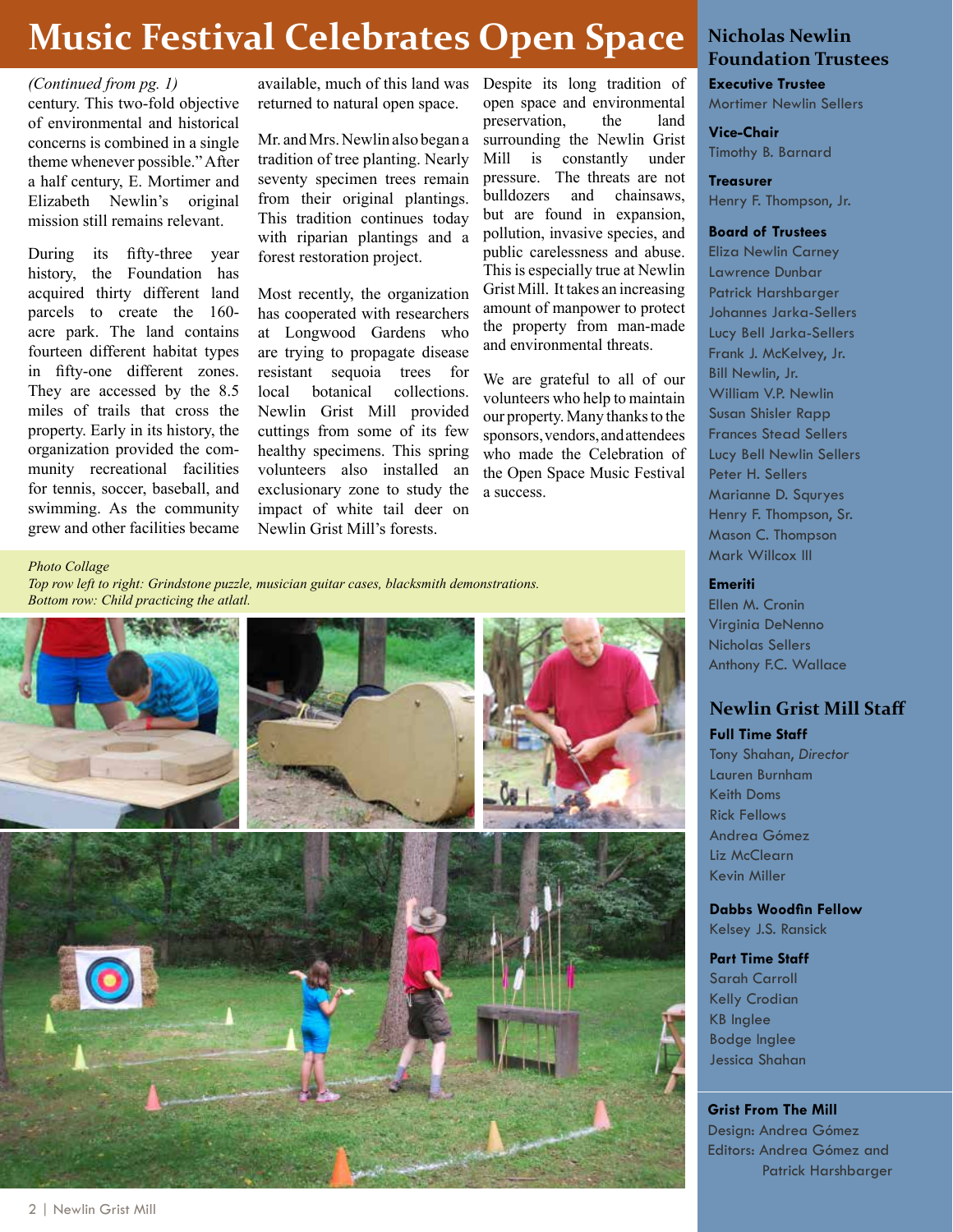# **A New Way to Support Newlin Grist Mill**

We are excited to announce Newlin Grist Mill's new membership program. Members of the Newlin Grist Mill help to sustain the non-profit mission the organization while enjoying benefits throughout the year. Our mission is grounded in the belief that historical and environmental preservation and education are vital parts of our lives.

Your membership contribution allows us to:

**Protect**: The heritage, historic resources, and open spaces that serve as home to a rich array of plants, animals, fish, and birds on our 160-acre property.

**Preserve**: The historic structures, traditional skills and techniques, natural landscapes, and open spaces to ensure a continued legacy for future generations.

**Educate**: Young and old through historic and environmental public programs, public archaeology, community festivals, Summer Discovery Camp, school field trips, and more!

**Maintain**: Recreational spaces, hiking trails, and rental areas for community use. The organization also maintains land, water, and nature in an area of increasing suburban development.

Your membership contribution allows you to receive:

- Free admission to guided mill and house tours.
- A 10% discount in the museum gift shop.
- Special event invitations.
- Discounts on select NGM programming.
- *• Grist from the Mill* newsletter (Please note: going forward only members will recieve *Grist from the Mill*).

Certain membership levels also offer guest passes, discounts on Summer Discovery Camp, stone ground corn meal, and discounts on cabin rentals.

We welcome any questions you may have regarding this program. We hope that you will become a member today! We appreciate the support you provide to Newlin Grist Mill.

# **WELCOME!!!**



# **Join Today! Newlin Grist Mill ADULT Names on Membership: CHILDREN Names & Ages (17 and under):** Full Name: Address: City: State: Zip: Phone: Email: **Contact Information: Payment Method:** CREDIT **O**Visa **C**Mastercard **OD**iscover *Credit Card Number Signature Expiration Security #* **Membership Levels:**  $\Box$ Individual \$35  $\Box$ Student \$20 □Senior \$30  $\Box$ Family \$60 Contributor \$100 Sponsor \$250 **Total Amount:**  $\Box$ New Membership  $\Box$ Gift Membership

CHECK *(payment to Newlin Grist Mill) Check #*

*Please mail completed form to:* **Newlin Grist Mill Membership** 219 S. Cheyney Road | Glen Mills, PA 19342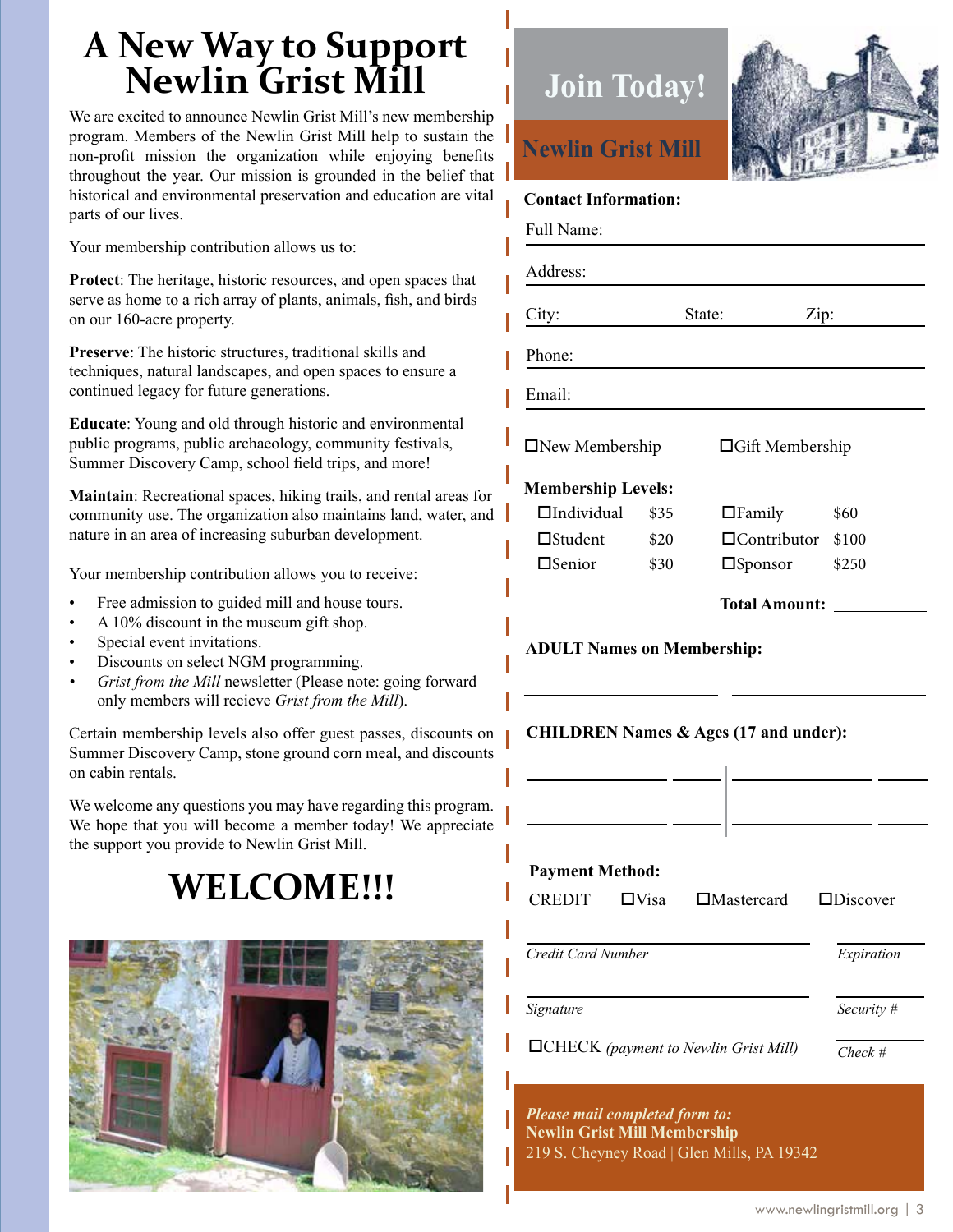# **Fabulous Fall Fun!**

#### **Sat. October 5th, 10am-4pm Fall Harvest Festival**

There are many signs that fall is here. A cool, crisp chill in the air. Pumpkins and corn stalks decorating front porches. Birds migrating south. The leaves changing colors. Newlin Grist Mill's annual Fall Harvest Festival! Fall Harvest Festival brings to life the sights, sounds, and smells of the eighteenth century. Colonial crafts and tradesmen will demonstrate traditional skills like cooking, brewing, distilling, chair caning, and blacksmithing. There are several new additions to the festival this year, including a small market fair featuring fresh baked bread, stone ground corn meal, and handmade brooms for sale in the mill. Deilah, the dairy cow, will also join our farm yard. Festival favorites such as colonial dancing, period toys and games, pumpkin painting, and hayrides (weather dependent) will also be ongoing throughout the day. Fall Harvest Festival is free of charge. Parking costs \$5/car.

#### **Sat. October 19th, 6pm-8pm Owl Prowl**

Hoo, hoo, hoo's afraid of the dark? Not our nocturnal owl friends. Join us for a nighttime hike through the park to find our resident owls. We will visit the Christmas tree maze and metasequoia grove to look and listen. Our target species are Great Horned and Screech owls, but maybe we'll get lucky and add a new species to our list! \$7.00/person. Pre-registration required.

#### **Thurs. October 24th, 10am-10:45am**

#### **Springhouse Storytime: Fall is in the Air** (for ages 3-5 yrs. old)

Our last Springhouse Storytime of the season focuses on the changing seasons. The program will start with a hayride to the springhouse area of the park and will include books, songs, finger plays, movement activities, and more! The changing colors of the leaves make for the perfect backdrop to learn about fall in the great outdoors. Springhouse Storytime is for our preschool visitors (ages 3-5 years old) and their parents. It is held rain or shine. \$5.00/person. Pre-registration required.

#### **Sat. October 26th 6:30pm-8:30pm Lighting at Night**

Have you ever wondered what the Miller's House and Mill look like lit by candlelight? Now is your chance to find out! Join us for a nighttime tour and historic lighting demonstration. Participants will have the opportunity to try a variety of daily eighteenthcentury tasks using period lighting. We hope you will join us for this family-friendly Halloween event. \$7.00/person. Pre-registration required.

#### **Sat. November 2nd, 7pm-9:30pm Tavern Night**

Join us on November 2nd for an evening of eighteenth-century food and drink at our period tavern night. The log cabin will be transformed into the Nine Tun Tavern, lit by lanterns and the fireplace. There will be five courses of period-inspired food to sample. Each dish represents typical food served in taverns. A tavern would not be complete without drink. Each food course will be paired with sample-sized flip, rum, punch, ale, bounce, mead, or cider. In addition to food and drink, other typical live entertainments will be provided, including live music and period games like Shut the Box, Admiral's Mistress, Cribbage, Bridge Board, 9 pins, and dice games. The tavern opens its doors at 7pm in the log cabin. Space is limited and tickets sell fast, so don't delay! To reserve tickets, fill out the enclosed registration form with payment, stop by the Visitor Center, or call 610-459-2359 to register by telephone. Admission for this fundraiser is \$60 per person. Proceeds support the Woodfin Internship program.

Pre-registration is required for most of our fall events. Please call 610-459-2359 or email info@newlingristmill.org to register or purchase tickets.



*Heritage-breed chicken at Fall Harvest Festival.*



*Great-horned owl at night. All rights reserved © Douglas Brown.*



*Springhouse Storytime: Colonial Kids.*



*Candlelit entrance to Nine Tun Tavern.*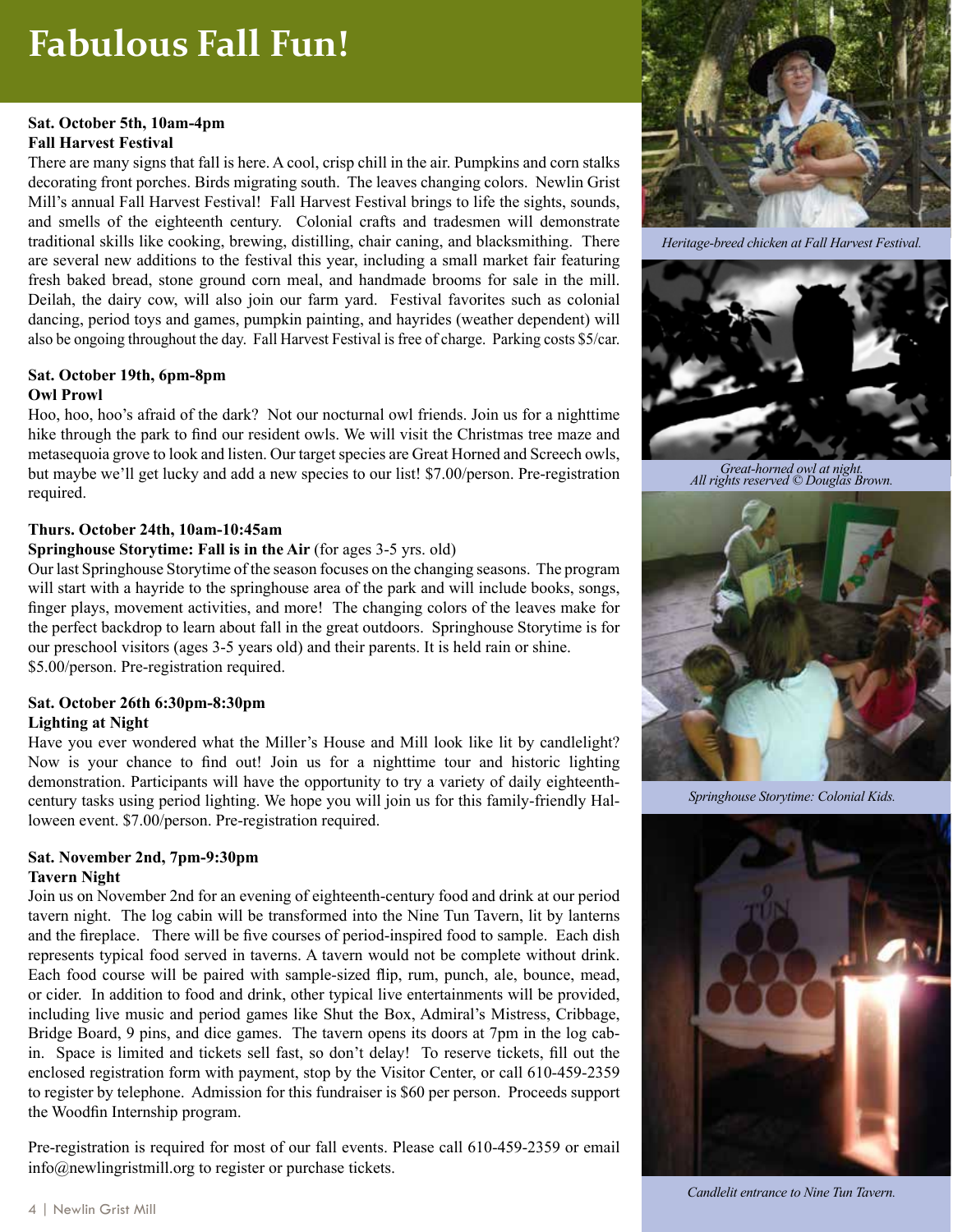# **Beer Brings Past and Present Together at Newlin Grist Mill**

Brewed and distilled beverages played a major role in the lives of colonial Pennsylvanians and recent research has revealed that the Newlins were no exception. We have discovered that much of the grain grown in the township was designated for alcohol production. Based on inventories of the Newlins, they both made and sold alcoholic beverages. These traditions have been incorporated into our Fall Harvest Festival and Tavern Night events with beer making demonstrations and period drink samples.

NGM continues to build upon these beverage traditions. In 2013, NGM once again began grinding products for brewing. Rich Wagner, local brewer and brewery historian, used the mill to grind barley malt that was used for his Colonial Brewer demonstrations during Philly Beer Week.

The TV show *Brew Dogs* on Esquire Channel also visited and ground corn in the mill for an upcoming episode. Martin Dickie and James Watt are brewers from Scotland who replicated one of Benjamin Franklin's corn beer recipes. The Brew Dogs are known for their "extreme" brews like their 35% alcohol beer.



*Left: Tony Shahan and Rich Wagner grinding malt. Right: Martin Dickie, Tony Shahan, James Watt during Brew Dogs Filming.*

If you are interested in discovering more about historical beverages, attend the Harvest Festival or Tavern Night and watch for future beer related programs.

## **Environmentally Speaking: Managing Invasive Plants**



We often hear about invasive plant species and how it is important to control them in order to prevent them from spreading. Why? In short, invasive species take over natural ecosystems and push native species out of their habitats. This means native plants have to compete for resources. Invasives may use too much water or sun, provide too much shade, affect the chemical make up of water, or deplete ground water. This decreases the overall biodiversity in an area. Invasive plants are marked by the large number of new plants they produce each season, how easily they spread, how rapidly they grow, and whether or not they are highly tolerant of a variety of soils and weather conditions.

Newlin Grist Mill is currrently working hard to battle the spread of invasive plants, thanks to the efforts of interns, volunteers, and staff. This summer Nick Guarino (pictured left) worked diligently removing Amur honeysuckle and autumn olive. Nick is an environmental sciences major at King's College and was an intern at NGM for 2 months this summer. He also created an invasive species plant identification manual for use by staff and volunteers. John Price (also known as JP, pictured right) worked to remove vines throughout the grounds focusing specficially on bittersweet and grapevine. These vines often strangle trees and other plants. JP has extensive experience helping other community groups manage invasive species and continues to volunteer at NGM in this capacity. The work of Nick and JP has already made a marked improvement on the Park's landscape.

### **What can YOU do?**

Invasive plants are everyone's concern. Here are some ways that you can help manage and control their spread.

- 1. Find out what plants are invasive species for your area. In Pennsylvania, the PA Department of Conservation and Natural Resources has in-depth information on invasive plants. (www.dcnr.state.pa.us/)
- 2. Refrain from planting invasive species. Sometimes plants such as bamboo or butterfly bush look pretty but very quickly grow out of control.
- 3. Manage invasives wisely. Some plants, such as English ivy, can be containted by vigilant pruning. If you already have plants like this in your garden, take extra time to care for these plants so they don't spread.
- 4. Become familiar with laws regulating invasive species. A good place to start is the Federal Noxious Weed Act. (plants.usda.gov/)
- 5. If you see an invasive, remove it, especially if it is a seedling.
- 6. VOLUNTEER to help control invasive species in your community. There is still much to be done to remove multflora rose, Japanse knotweed, wineberry, bamboo, and more at NGM. Interested in joining NGM's invasive species removal team? Call Lauren at 610-459-2359 or email lburnham@newlingristmill.org.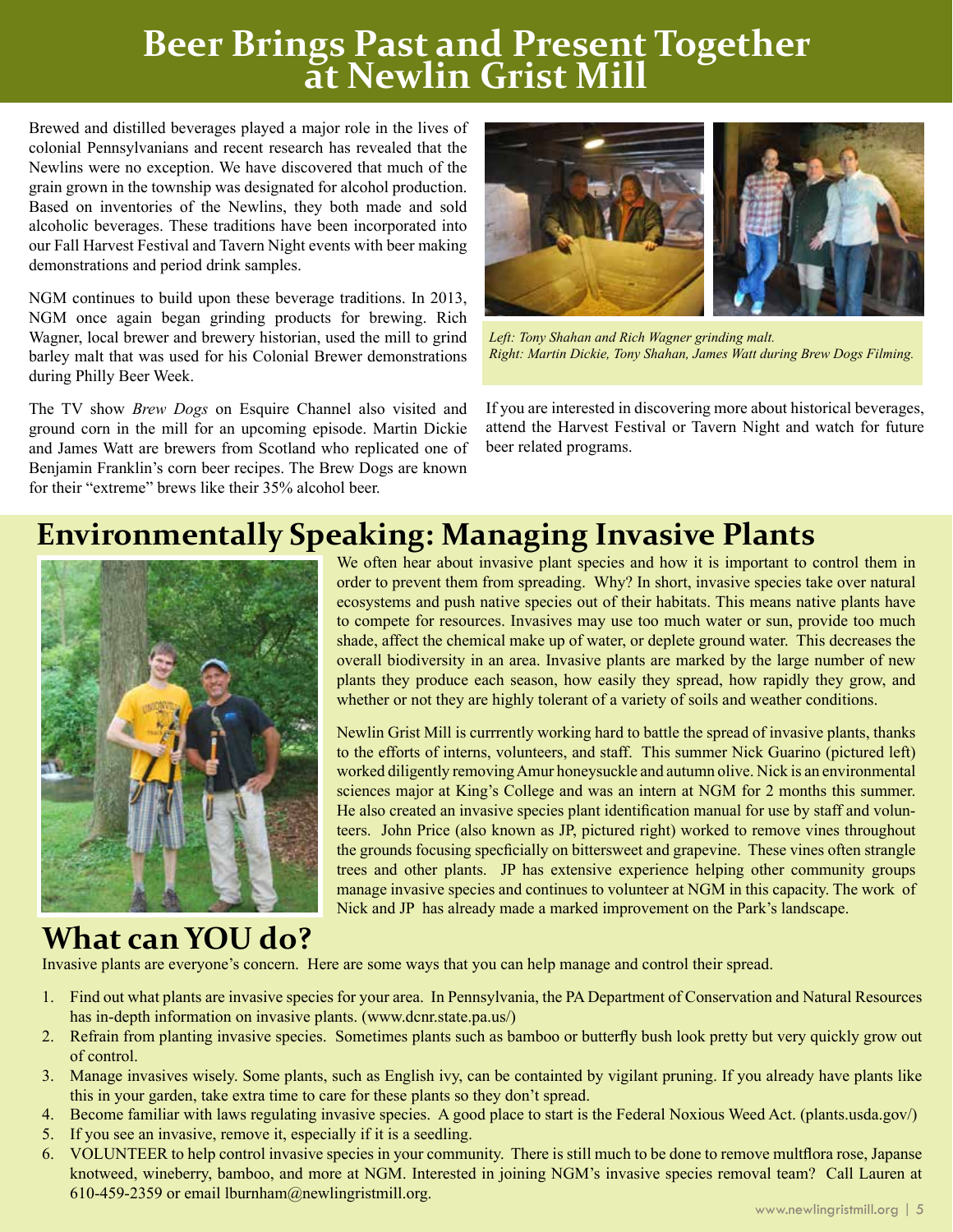## **Archaeology Festival Held September 14th**







On September 14th, Newlin Grist Mill and the Delaware County Planning Department partnered to host an archaeology festival. Expanding on the popularity of our regular Saturday community archaeology programs, the Archaeology Festival worked to raise awareness and introduce more people to what archaeology is, how it's done, what we can learn from it, and why it is important in understanding the past.

The archaeology festival featured three different excavations—an excavation site next to the Miller's House, an area in a stone ruin (previously thought to have been a privy), and a new pit behind the library and archives where surface artifacts are often found. Visitors were invited to actively participate in each of the three excavations. They helped dig, sift, and clean artifacts. The pictures above illustarte visitors helping to sift, Cub Scout Bears Pack 85 practicing in the mock dig site for kids, and a volunteer assisting at the Miller's House.

An important part of the archaeology festival was the inclusion of an archaeology lab. Lab work is a vital, and often overlooked, part of archaeology. It consists of cleaning, sorting, identifying, labeling, and cataloguing artifacts. Because many archaeological artifacts are fragments or remants, a lot of material is generated that needs to be stored and cared for. Visitors assisted with the cleaning of artifacts, usually the first stage of lab work.

Local Delaware County historical societies and professional archaeology firms also set up displays about projects they have completed in the county. The Caleb Pusey House in Upland and the Museum of Indian Culture in Allentown each displayed information about what they learned about the history and culture of their site from archaeology. The Society for Pennsylvania Archaeology also set up a display and assisted with the excavations.

The Archaeology Festival generated quite a bit of enthusiasm and was the perfect time to learn about archaeology in Delaware County. If you are interested in archaeology, join us for our community archaeology days on Oct. 12th and Nov. 9th.

# **Research Highlight:**<br>Winterthur Fellows Gain Practical Experience at Newlin Grist Mill

What did a grist mill look like between 1740 and 1765? That is the question that Newlin Grist Mill staff members are currently researching in preparation for a future exhibit. While it sounds like an easy question to answer, the focus of most milling research has been on technology, usually after 1790. The search for a better understanding of early mill organization and material culture has relied on a range of resources from industrial spies in the early 19th century to medieval sources.

This summer NGM received assistance from the Winterthur Summer Institute with members of the Winterthur Program in American Material Culture class of 2015. The students researched the material culture found in a mill. The team of researchers divided a list of topics that included measuring devices, textiles, brooms and brushes, money and exchange documents, barrels and boxes, furniture, and business records. The project will help identify the design and materials of these objects and furnishings during this period. The students presented their findings in August and will submit written reports late this fall.



*Summer Institute students left to right: Natalie Wright, Sarah Leonard, Emily Rebmann, Neal Hurst, Michelle Everidge Anderson, Lea Lane, Christian Roden, Elisabeth Mallin, Lily Higgins, and Katie McKinney.*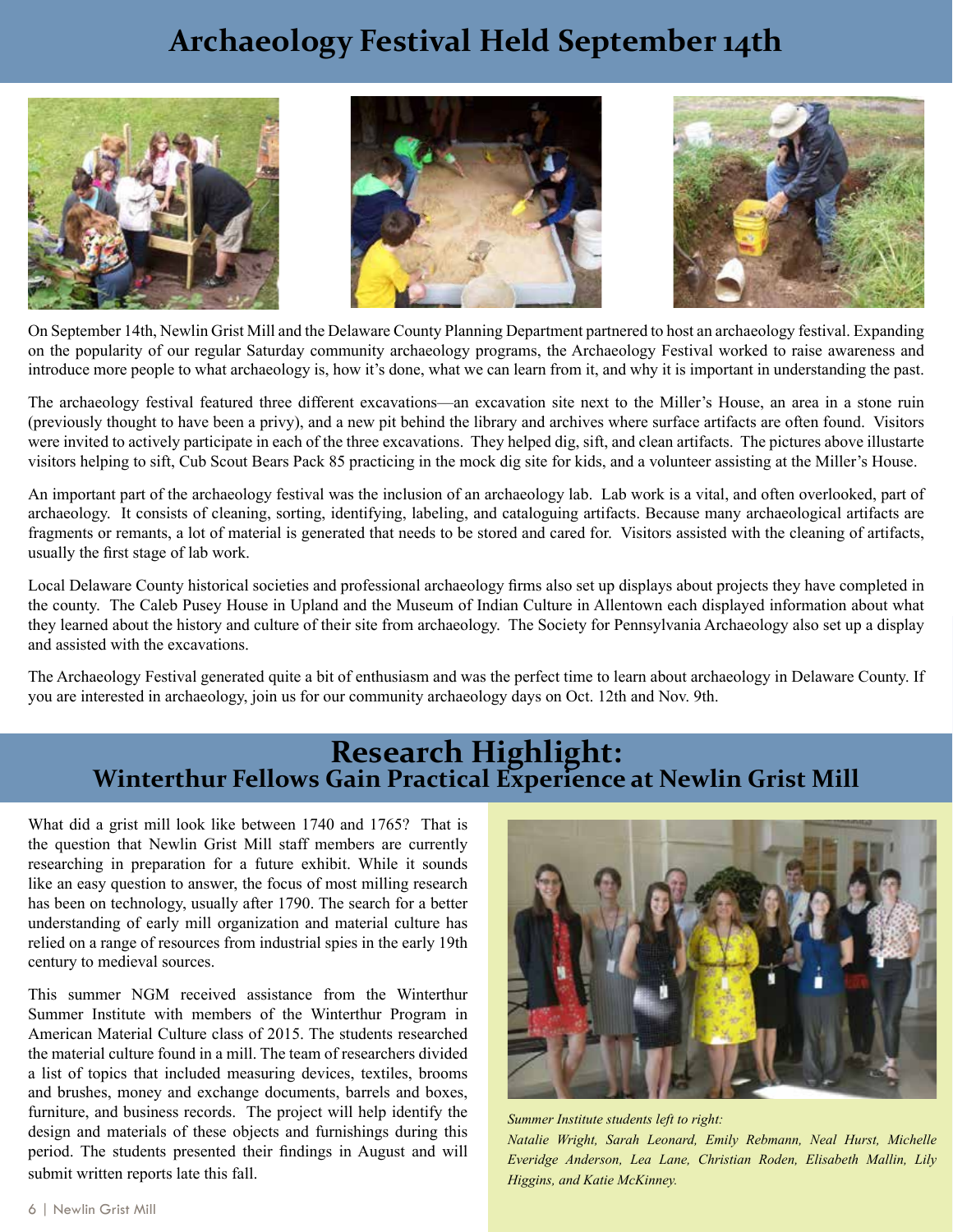### **Volunteer Highlight: John Thomas**

This summer Newlin Grist Mill was fortunate to have a local Garnet Valley High School student volunteer at the site. John Thomas generously donated over 150 hours of volunteer service to Newlin Grist Mill during his school vacation. John assisted the Site Manager and other staff with numerous projects including environmental resource management, special events preparation, and Summer Discovery Camp.

John is the Vice President of the volunteer-based Interact Club at Garnet Valley High School. He got to know Newlin Grist Mill through a volunteer partnership the two organizations shared during the 2012/2013 school year. Once a month during the school year, 15 students from Interact volunteered at the site to gain experience in the non-profit museum field. John not only attended many of the Saturday events but also took a leadership role in actively promoting the opportunity to the over 250 members of the club. John even recruited his fellow students to volunteer for the Open Space Music Festival held in August during their summer vacation.

John enjoys being involved with the community and making new friends. Aside from his numerous school and volunteer activities, John likes participating in competitive food eating challenges. John plans to continue his volunteer work with Newlin Grist Mill during his senior year, and we look forward to having him and his fellow Interact students volunteer throughout the school year.



# **Get Involved!**

We are always looking for new volunteers. Like talking to people? Working with objects? Being outside? Working on computers? Learning about history and the environment? We have a wide variety of volunteer projects for people of all ages, interests, and commitment levels. We rely on volunteers to help us preserve the history and nature of our site. If you are interested in volunteering, please contact Lauren at lburnham@newlingristmill.org or call 610-459-2359.

## **New Faces at Newlin Grist Mill**



#### **Sherry Hensley,** *Front Desk Volunteer*

Sherry Hensley is a recent addition to the Newlin Grist Mill volunteer corps. Her background lies in corporate America but she is lending her skills two days a week welcoming the public to the site at the Visitor Center and working on numerous administration and organization projects. Sherry loves history and admires Newlin Grist Mill's commitment to community involvement. She feels that open space environmental education sites are becoming rare and enjoys volunteering for such a unique organization. Sherry is originally from California and moved to the area in 1997. She and her fiancé love the outdoors and have also become Newlin Grist Mill stream fly fishing members. Please stop by the Visitor Center and join us in welcoming Sherry to Newlin Grist Mill!



#### **Kelsey Ransick,** *Woodfin Fellow*

This year, we welcome our new Woodfin Fellow, Kelsey Ransick. She hails from Colorado—a place with some history and significantly more nature, which makes Newlin Grist Mill an excellent fit for her hobbies of reading and writing history, running, and observing the outdoors. She received her BA in history, art history, and business from the University of San Francisco. Then, she trekked across the country to earn an MA in history and museum studies from the University of Delaware in 2013. Her focus has been on medieval and early modern Europe, and she has come to Newlin to learn a bit more about "what happened after the Middle Ages anyway?"

During her year-long fellowship, she will serve as Assistant Camp Director for the Summer Discovery Camp, help design and implement a new website, conduct research in the archives, learn the art of historic blacksmithing, and aid with routine activities and projects, such as brick making and mill tours.